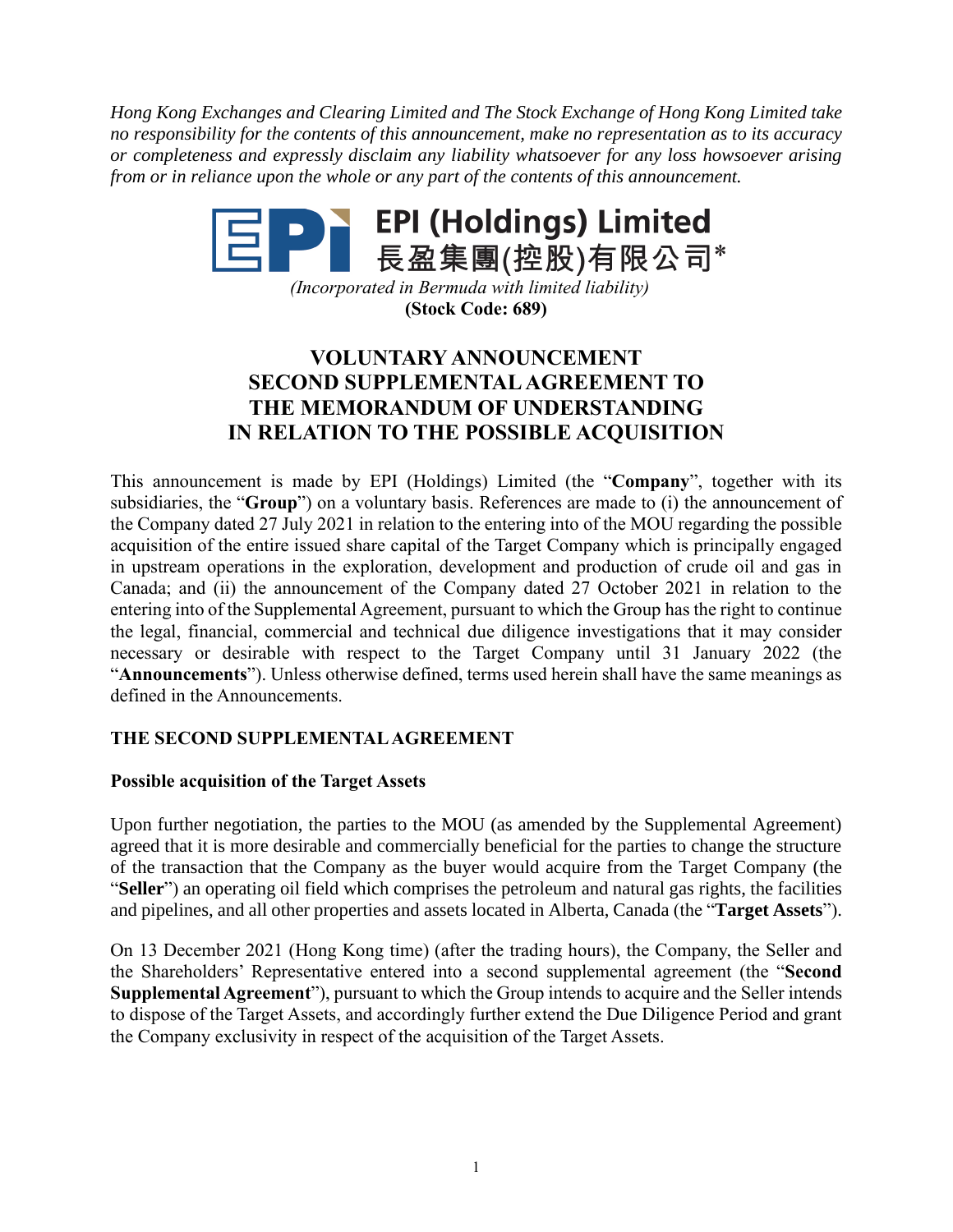#### **Extension of the Due Diligence Period**

The Group has the right to continue the legal, financial, commercial and technical due diligence investigations that it may consider necessary or desirable with respect to the Target Assets starting from the date of the Second Supplemental Agreement and ending on 13 February 2022. Each of the Shareholders' Representative and the Seller shall provide the Company with all reasonable assistance and cooperation in this respect.

#### **Exclusivity period**

In consideration of the substantial time and expenses that the Company has incurred or will further incur in connection with the Possible Acquisition / acquisition of the Target Assets during the Due Diligence Period, the Seller and its agents or representatives will not, without the prior written consent of the Company directly or indirectly (a) negotiate or enter into any discussion or sign, with any party, any memorandum of understanding, letter of intent, agreement or understanding or arrangements (whether legally binding or not) or continue or permit to continue any such negotiations or arrangements with any person relating to any transaction similar to the acquisition of the Target Assets; and (b) accept, solicit, entertain or consider any offer or offers, in each case in respect of the sale, transfer, assignment of or otherwise deal with the ownership or interests of the Seller in the Target Assets (whether direct or indirect), or any arrangement that is similar to the acquisition of the Target Assets.

Save for the clauses relating to confidentiality, governing law and dispute resolution and exclusivity, the MOU (as amended by the Supplemental Agreement and the Second Supplemental Agreement) is not legally binding.

#### **GENERAL**

The Directors believe that the acquisition of the Target Assets, if materializes, will be a valuable and attractive business opportunity for the Group to leverage on its strength and resources. The Directors consider the terms of the Second Supplemental Agreement are fair and reasonable, on normal commercial terms and believe that the acquisition of the Target Assets will be in the best interest of the Company and its shareholders as a whole.

If the acquisition of the Target Assets materializes, it may constitute a notifiable transaction of the Company under the Listing Rules. Further announcement(s) will be made by the Company in accordance with all applicable requirements of the Listing Rules as and when appropriate.

**The acquisition of the Target Assets is subject to signing of the formal agreement. As such, the acquisition of the Target Assets may or may not proceed. Shareholders of the Company and potential investors are advised to exercise caution when dealing in the shares of the Company.**

> By Order of the Board **EPI (Holdings) Limited Sue Ka Lok** *Executive Director*